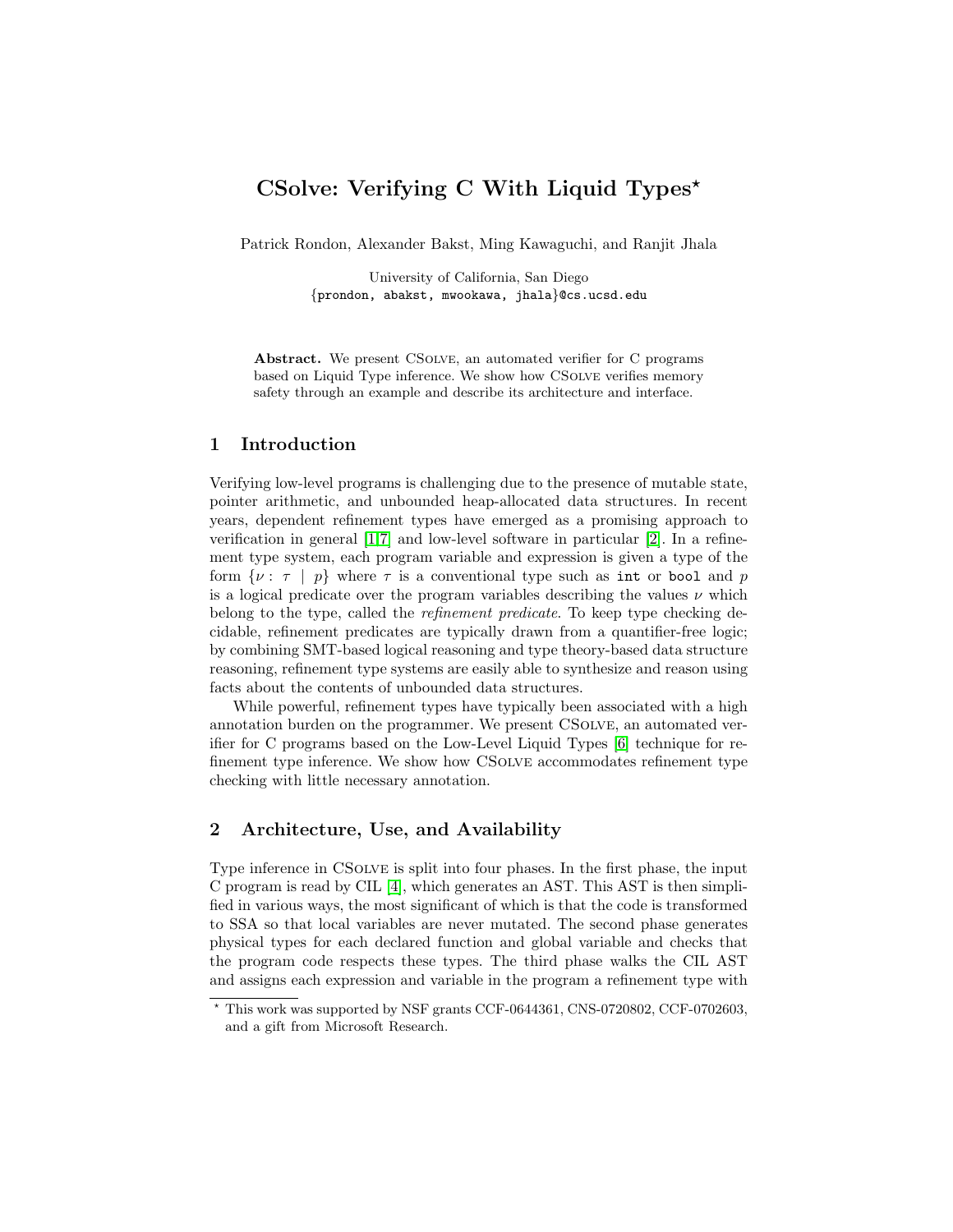a distinct refinement variable representing its as-yet-unknown refinement predicate. The same phase generates subtyping constraints over these refinement types such that solving for the refinement variables within the constraints yields a valid typing for the program. The fourth phase attempts to solve the subtyping constraints using a fixed-point procedure based on predicate abstraction, using the Z3 SMT solver [\[3\]](#page-5-5) to discharge the logical validity queries that arise in constraint solving.

Input CSolve takes as input a C source code file and a file specifying the set of logical predicates to use in refinement inference. Predicates are also read from a standard library of predicates that have proven to be useful on a large variety of programs, further easing the programmer's annotation burden.

Output If the program is type-safe, CSolve outputs "Safe". Otherwise, the program may be type-unsafe, according to either the physical type system or the refinement type system. In either case, for each error, CSolve prints the name of the file and line number where the error occurs, as well as a description of the error. In the case where the error is in refinement type inference, CSolve prints the subtyping constraints which cannot be solved. Whether the program typechecks or not, CSolve produces a mapping of program identifiers to their inferred types which can be viewed using the tag browsing facilities provided by common editors, e.g. Vim and Emacs.

Compatibility With C Infrastructure Thanks to the infrastructure provided by CIL, CSolve is able to work as a drop-in replacement for GCC. Hence, to check a multi-file program one need only construct or slightly modify a makefile which builds the program from source.

Availability The CSolve source code and an online demo are available at <http://goto.ucsd.edu/csolve>.

#### 3 Example

In the following, we demonstrate the use of CSOLVE through a series of functions which manipulate text containing comma-separated values. We begin by showing how CSolve typechecks library functions against their stated specifications. We then show how CSolve infers function types to check an entire program.

We begin with a string library function, strntolower, shown in [Figure 1,](#page-2-0) which lowercases each letter in a string. Its type signature is a C type augmented with annotations that are used by the CSOLVE typechecker. The CHECK\_TYPE annotation tells CSolve to check strntolower against its type signature, rather than attempting to infer its type from its uses.

Type checking strntolower proceeds in two phases. First, because C is untyped, a physical type checking pass recovers type information describing heap layout and the targets of pointer-valued expressions. Next, a refinement type checking pass computes refinement types for all local variables and expressions. Physical Type Checking We begin by describing how the type annotations in the example are used by CSolve to infer enriched physical types. The char ∗ STRINGPTR portion of the type ascribed to strntolower's parameter s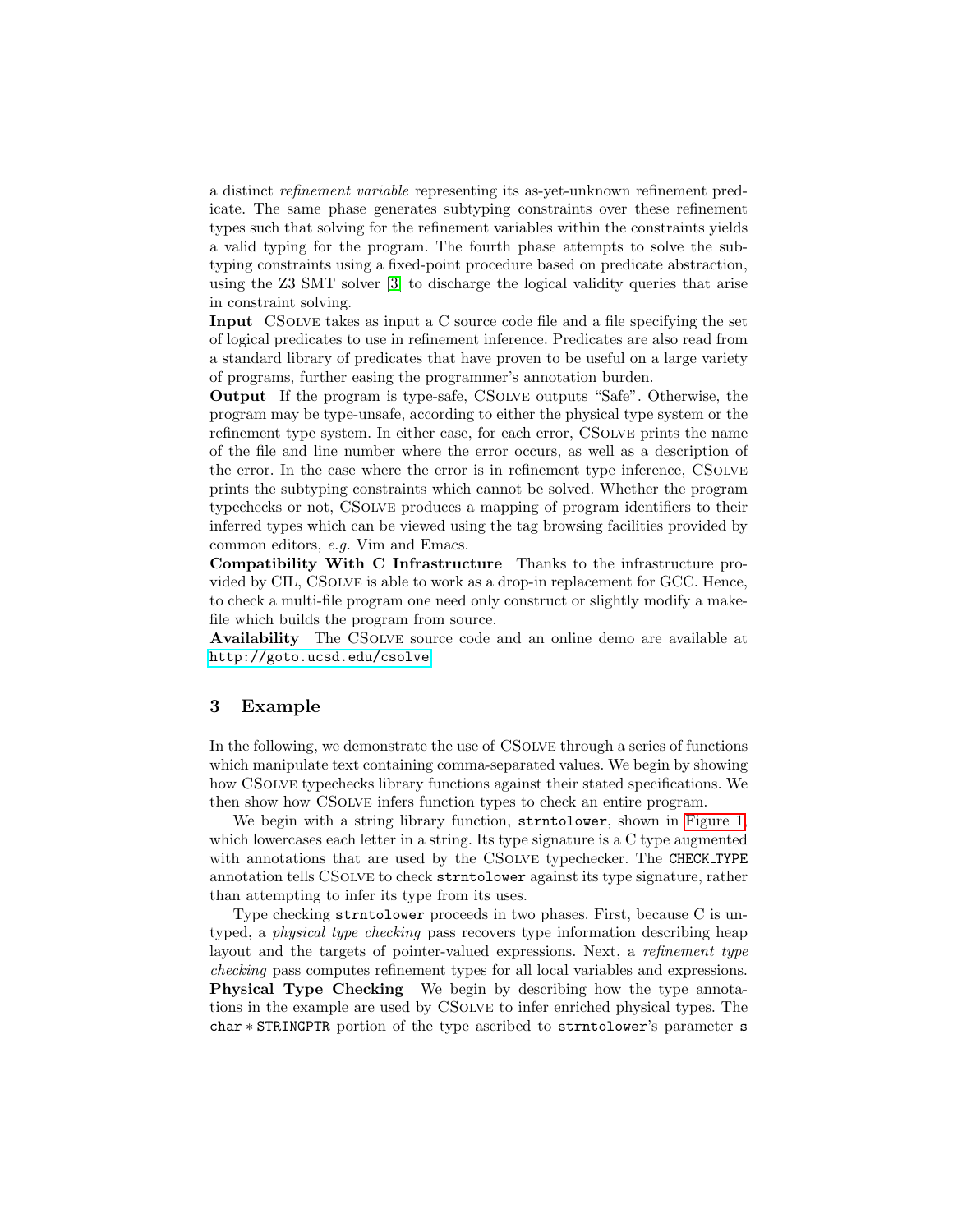```
void
strntolower (char * STRINGPTR SIZE_GE(n) s,
 int NONNEG n)
CHECK_TYPE {
 for (; n−− && *s != '\0'; s++)
  for (i) n-- kk *s !=<br>*s = tolower (*s);
}
extern char * NNSTRINGPTR LOC(L)
 NNREF(&& [s <= V; V < s + n; InB(s)])
strnchr (char * STRINGPTR LOC(L) SIZE_GE(n) s,
              int NONNEG n, char c);
typedef struct _csval {
  int len;<br>
char * ARRAY LOC(L) str;<br>
struct csval * next;
   struct _csval *
} csval;
void lowercase_csvals (csval *v) {
 while (v) {
 strntolower (v−>str, v−>len);
     v = v \rightarrownext;
   }
}
                                                                     csval INST(L, S) *
                                                                      revstrncsvals (char * ARRAY LOC(S) s,
 int n)
                                                                      {
                                                                         csval *last = NULL;
                                                                      while (n > 0) {<br>
csval *v = (csval *) malloc (sizeof (*v));
 v−>next = last;
                                                                       v−>str = s;
 char *c = strnchr (s, n, ',');
                                                                           if (1c) c = s + n - 1;
                                                                      *c = '\0';<br>v->len = c - s;<br>n -= v->len + 1;
                                                                           n - v->len<br>s = c + 1;<br>last = v;
                                                                           _{\text{last}} }
                                                                         return last;
                                                                     }
                                                                      ...
1. csval *vs =
                                                                       revstrncsvals (line, len);
2. lowercase_csvals (vs);
                                                                      ...
```
<span id="page-2-0"></span>Fig. 1. Running example: splitting a string into comma-separated values

indicates to CSOLVE that  $s$  is a reference to a location l which contains an array of characters, *i.e.*, a string (and not a single char). Concretely, the type of  $s$  is ref(l,  $\{0+1*\}$ ), which indicates that s points into a region of memory named by l. The notation  $\{0 + 1*\}$ , which is equivalent to  $\{0, 1, 2, ...\}$ , indicates that s may point to any nonnegative offset from the start of the region  $l, i.e.,$  anywhere in the array. Based on s's type, CSolve describes the heap as

 $l \mapsto \{0 + 1*\} : \text{int}(1, \{0 \pm 1*\}).$ 

The above heap contains a single location,  $l$ , whose elements are offsets from  $l$  in the set  $\{0 + 1\ast\}$ , defined as above. Each array element has the type  $\text{int}(1, \{0 \pm 1\ast\})$ , which is the type of one-byte integers (chars) whose values are in the set  $\{\ldots, -1, 0, 1, \ldots\}$  (i.e., any char). Similarly, the physical type of n is  $\text{int}(4, \{0 \pm 1*\})$ .

CSolve then determines, through straightforward abstract interpretation in a domain of approximate integer values and pointer offsets [\[6\]](#page-5-3), that the physical types of s, n, and the heap are preserved by the loop within the body of strntolower; we note only that the return type of tolower indicates that it returns an arbitrary char, as above. Thus, physical typechecking succeeds, and we proceed to refinement type checking.

Refinement Type Checking We next explain how CSOLVE typechecks the body of strntolower—in particular, to verify that strntolower's type signature implies the safety of the array accesses in its body.

We begin by describing how the annotations ascribed to strntolower are translated to a refinement type by CSolve. The type of s uses the convenience macros STRINGPTR and SIZE GE, defined as:

> $STRINGPTR = ARRAY REF(SAFE(\nu))$  $\texttt{SIZE\_GE}(n) = \texttt{REF}(BE(\nu) - \nu \geq n).$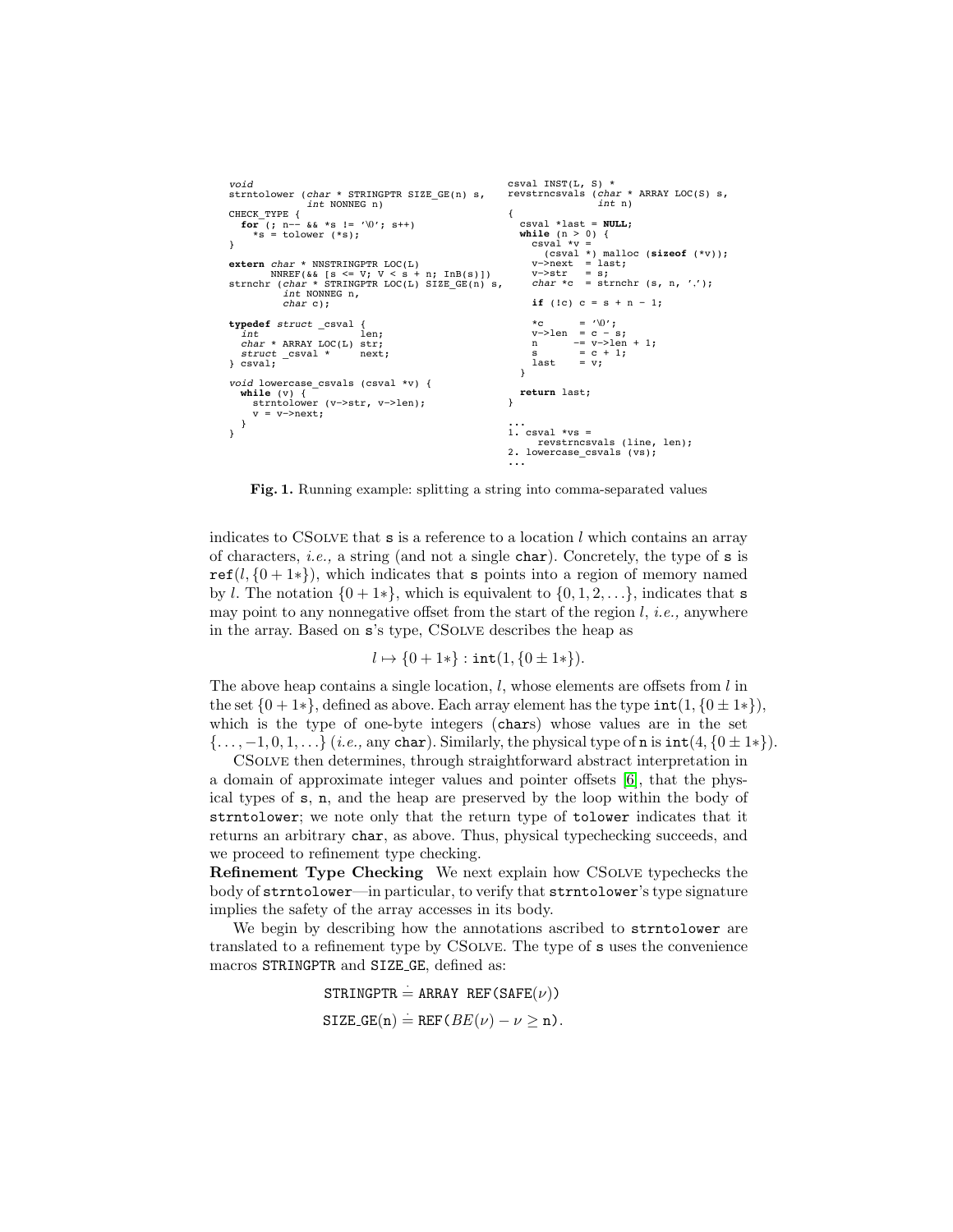In the above, ARRAY indicates that the refined type points to an array, used in physical type checking. The REF macro is used to attach a refinement predicate to a type. Refinement predicates can themselves be constructed using macros; SAFE is a macro defined as the predicate

$$
\text{SAFE}(p) = 0 < p \land BS(p) \leq p \land p < BE(p).
$$

In this definition, the functions  $BS(p)$  and  $BE(p)$  indicate the beginning and end of the memory region assigned to pointer p, respectively. Thus, the  $\text{SAFE}(p)$ predicate states that  $p$  is a non-NULL pointer that points within the memory region allocated to p, *i.e.*, p is within bounds. The predicate  $SIZE\_GE(n)$  states that the decorated pointer points to a region containing at least n bytes; note that this expresses a *dependency* between the type of **s** and the value of the parameter n. We decorate the type of n with NONNEG, which expands to  $REF(\nu>0)$ .

We now describe how CSOLVE uses the given types for s and n to verify the safety of strntolower. To do so, CSOLVE infers *liquid types* [\[5\]](#page-5-6) for the variables s and i within the body of strntolower, as well as the contents of the heap. A liquid type is a refinement type whose refinement predicate is a conjunction of user-provided logical qualifiers. Logical qualifiers are logical predicates ranging over the program variables, the wildcard  $\star$ , which CSOLVE instantiates with the names of program variables, and the *value variable*  $\nu$ , which stands for the value being described by the refinement type. Below, we assume the logical qualifiers

$$
\mathbb{Q}_0 = \{0 \le \nu, \ \text{SAFE}(\nu), \ \star \le \nu, \ \nu + \star \le BE(\nu), \ \nu \ne 0 \Rightarrow \text{InB}(\nu, \star)\}
$$
  
where 
$$
\text{InB}(p, q) = BS(p) = BS(q) \land BE(p) = BE(q)
$$

where  $\texttt{InB}(p,q)$  means p and q point into the same region of memory.

From the form of the loop and the given type for the parameter n, CSOLVE infers that, within the body of the loop, n has the liquid type

$$
\mathbf{n}::\{\nu: \; \mathbf{int}(4,\{0\pm 1*\}) \; \mid \; 0\leq \nu\}.
$$

Based on the type given for the parameter s and the form of the loop, CSOLVE infers that, within the loop, s has the liquid type

$$
\mathbf{s}::\{\nu:\ \mathbf{ref}(l,\{0+1*\})\ |\ \mathbf{s}\leq\nu\wedge\nu+\mathbf{n}\leq BE(\nu)\wedge\nu\neq0\Rightarrow\mathrm{InB}(\nu,\mathbf{s})\}.
$$

The predicates  $\mathbf{s} \leq \nu$ ,  $\nu + \mathbf{n} \leq BE(\nu)$ , and  $\nu \neq 0 \Rightarrow \text{InB}(\nu, \mathbf{s})$  are instantiations of qualifiers  $\star \leq \nu$ ,  $\nu + \star \leq BE(\nu)$ , and  $\nu \neq 0 \Rightarrow \text{InB}(\nu, \star)$  from  $\mathbb{Q}_0$ , respectively, where the  $\star$  has been instantiated with s, n, and s, respectively. By using an SMT solver to check implication, CSolve can then prove that s has the type

$$
s::\{\nu: \; \mathtt{ref}(l, \{0+1*\}) \; \mid \; \mathtt{SAFE}(s)\}
$$

and thus that the accesses to ∗s within strntolower are within bounds. External Definitions If the user specifies a type for a function with the extern keyword, CSolve will use the provided type when checking the current source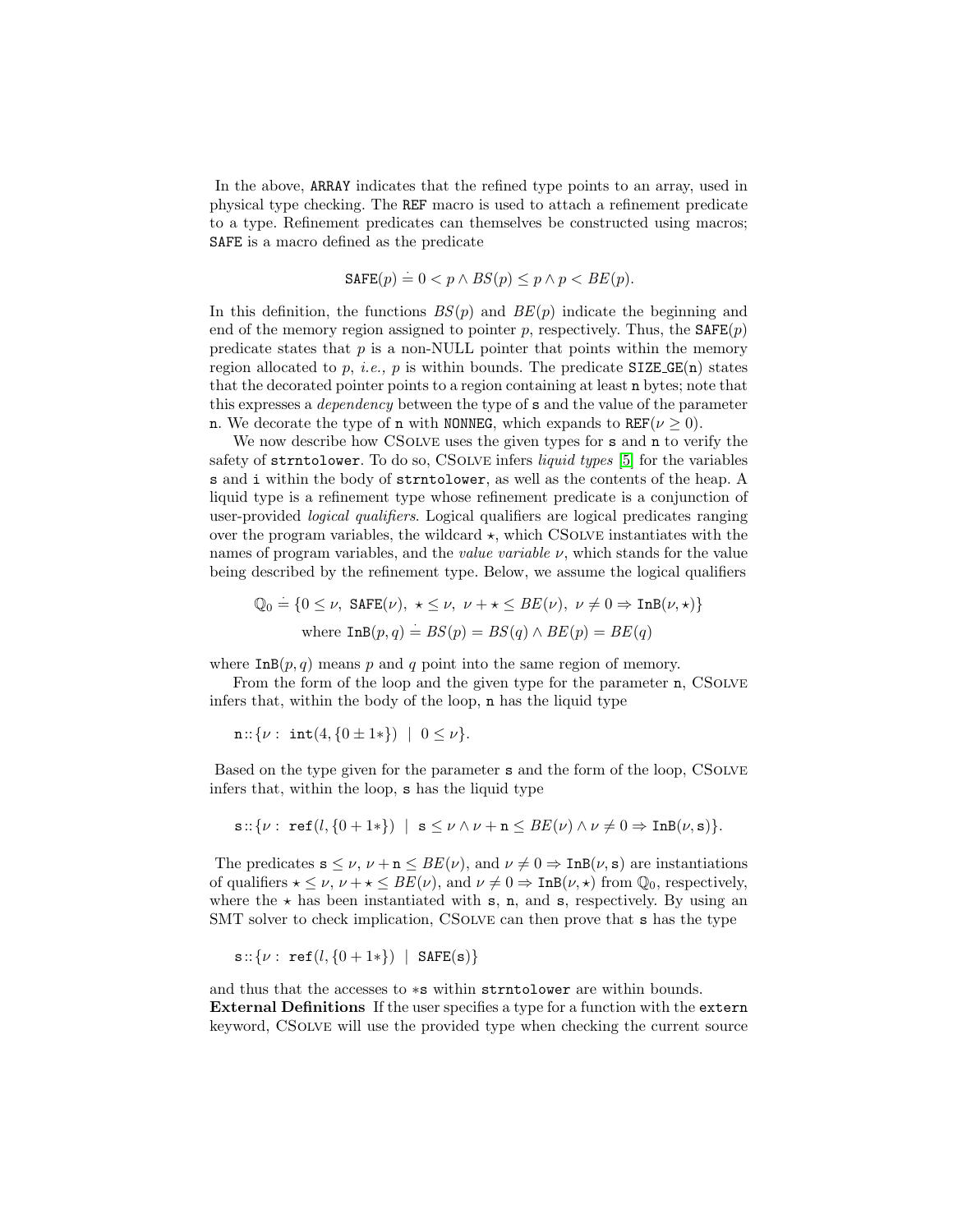file, allowing the user to omit the body of the external function. This allows for modular type checking and, by abstracting away the details of other source files, it permits the user to work around cases where a function may be too complex for CSolve to typecheck.

In the sequel, we use the library function strnchr, which attempts to find a character c within the first n bytes of string s, returning a pointer to the character within s on success and NULL otherwise. Its type, declared in [Figure 1,](#page-2-0) illustrates two new features of CSolve's type annotation language. First, macros that begin with NN are analogous to the versions without the NN prefix, but the refinement predicates they represent are guarded with the predicate ( $\nu \neq 0$ ). Such macros are used to indicate properties that are only true of a pointer when it is not NULL. Second, the annotation  $LOG(L)$  is used to provide may-aliasing information to CSOLVE. The annotation  $LOC(L)$  on both the input and output pointers of strnchr indicates that both point to locations in the same may-alias set of locations, named L. This annotation is necessary because CSolve assumes by default that all pointers passed into or out of a function refer to distinct heap locations. This assumption that pointers do not alias is checked: if the annotation were not given, CSolve would alert the user that locations that were assumed distinct may become aliased within the body of strnchr.

Whole-Program Type Inference The remainder of [Figure 1](#page-2-0) shows a fragment of a program which reads lines of comma-separated values from the user, splits each line into individual values (revstrncsvals), and then transforms each value to lowercase (lowercase csvals). In the following, we describe how CSolve performs refinement type inference over the whole program to determine that all of its memory accesses are safe.

The remainder of the program manipulates linked lists of comma-separated values, described by the structure type csval. Note that the field str is annotated with the ARRAY attribute, as before, as well as a may-alias set, L. By declaring that the str field points to may-alias set L, we *parameterize* the csval structure by the location set L that its str field points into. The programmer can then instantiate the parameterized location set according to context to indicate potential aliasing between the str field and other pointers. For example, the annotation INST(L, S) in the type of revstrncsvals instantiates csval's may-alias set parameter L in that type to the location set S, indicating that the input string s and the strings stored in the list of csvals reside in heap locations in the same may-alias set, S.

In the following, we assume the set of qualifiers is

$$
\mathbb{Q} = \mathbb{Q}_0 \cup \{ \nu \neq 0 \Rightarrow \star \leq \nu, \ \nu \neq 0 \Rightarrow \nu < \star + \star, \ \nu \neq 0 \Rightarrow \nu = BS(\nu),
$$

$$
\nu \neq 0 \Rightarrow BE(\nu) - BS(\nu) = 12, \ \nu = \star + (\star - \star)\}.
$$

At the line marked 1, we assume CSolve has inferred the types

line:: {
$$
\nu
$$
: ref( $l$ , {0 + 1\*) } | SAFE( $\nu$ )  $\land$  SIZE.GE(len)}  
len:: { $\nu$ : int(4, {0 ± 1\*) } | true}.